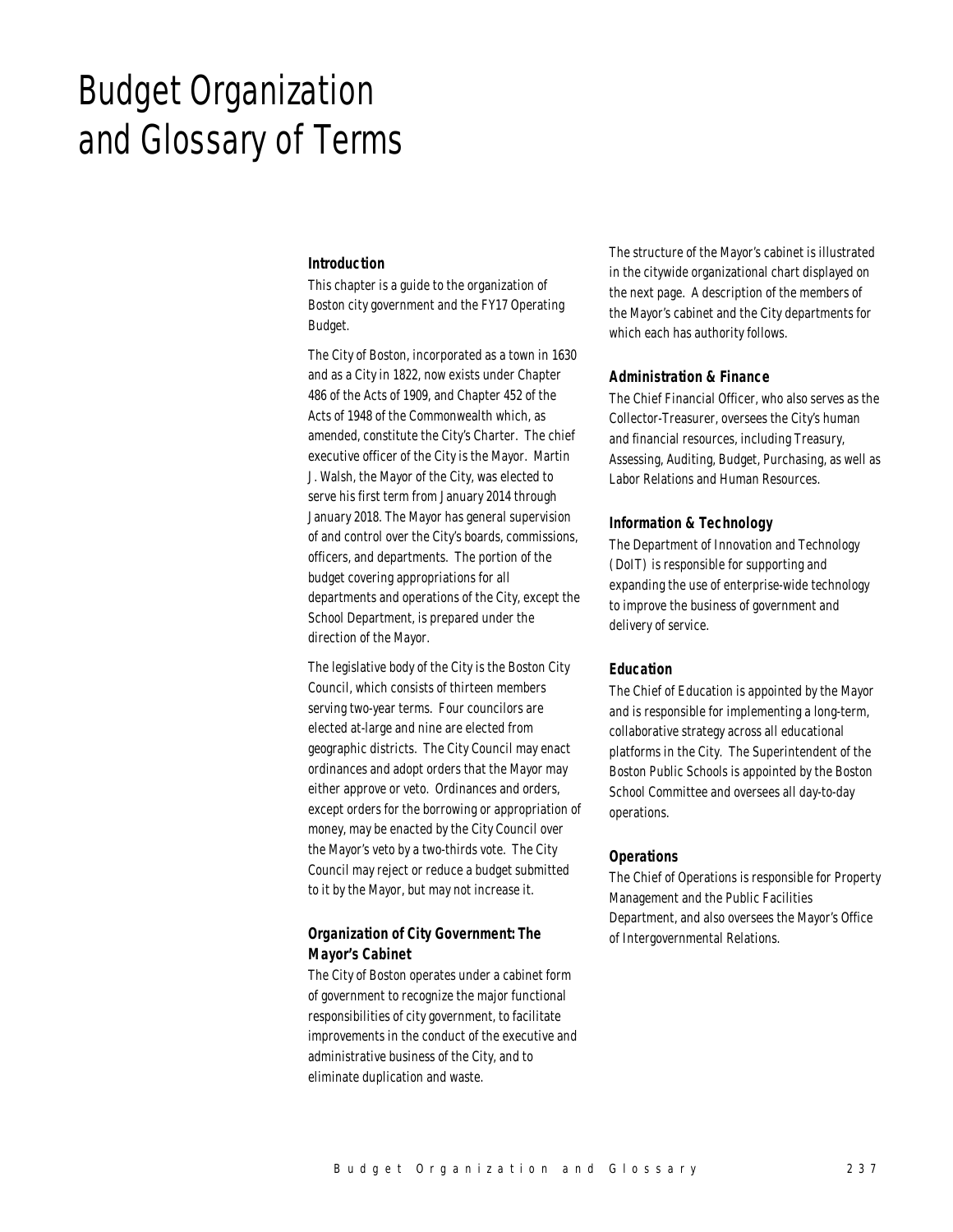

## ORGANIZATION OF CITY GOVERNMENT

238 Budget Organization and Glossary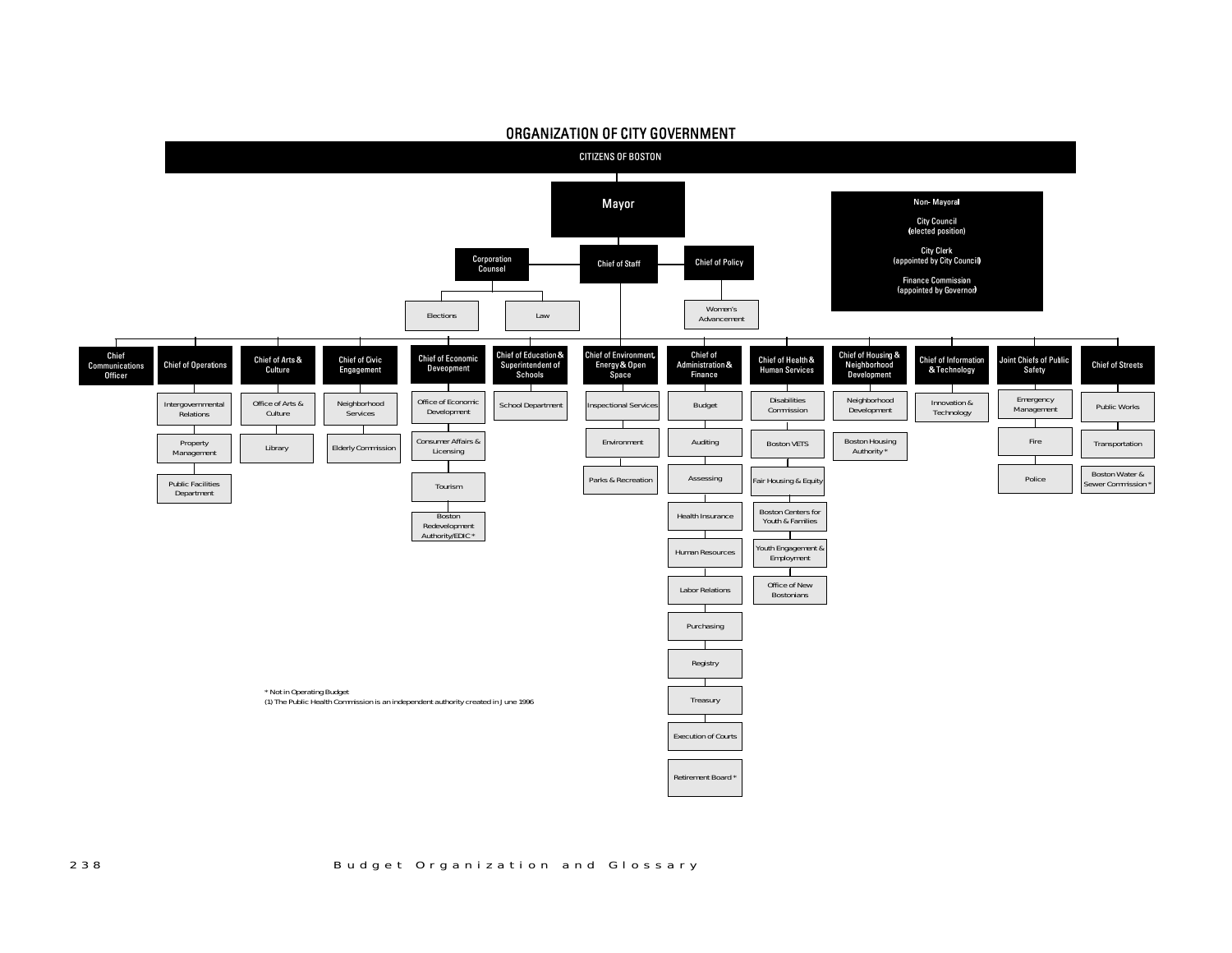# *Public Safety*

The Police and Fire Departments provide and promote public safety and protection services, firefighting, and fire prevention services. The Office of Emergency Management is responsible for facilitating communication and cooperation across cities and towns and managing state and federal funds designated for homeland security initiatives.

# *Health & Human Services*

Health & Human Services is responsible for providing human services and other support services for Boston's residents through its departments – The Boston Public Health Commission, including the Emergency Medical Services, Boston Centers for Youth & Families, Youth Engagement & Employment, Boston VETS, Fair Housing & Equity, the Disabilities Commission, and the Office of New Bostonians.

#### *Chief of Streets*

This cabinet includes the Public Works Department, the Transportation Department, Central Fleet Maintenance, and Snow Removal.

#### *Economic Development*

The Economic Development Cabinet is comprised of the Office of Economic Development, Consumer Affairs & Licensing, and Tourism. The Office of Economic Development includes the Small and Local Business Enterprises and the Boston Resident Jobs Policy programs. The Chief of Economic Development also oversees the Boston Redevelopment Authority and the Economic Development and Industrial Corporation, both of which are bodies politic and corporate and are responsible for economic development in the City.

## *Arts & Culture*

This cabinet is responsible for supporting and promoting the arts community in Boston and works with the Boston Public Library, the Arts Commission, and the Boston Cultural Council to bring the arts to the forefront of City life.

## *Environment, Energy & Open Space*

This cabinet is comprised of the Environment Department, the Inspectional Services Department, the Parks & Recreation Department, and the Boston Landmarks Commission. The Chief is responsible for environmental and energy policies for the City.

#### *Housing & Neighborhood Development*

The Department of Neighborhood Development (DND), through its Office of Housing Stability and array of diverse programs, invests public resources strategically to strengthen and stabilize the City's neighborhoods.

## *Civic Engagement*

This cabinet includes the Mayor's Office of Neighborhood Services that includes City Hall to Go & Boston 311 programs. The Elderly Commission is included in the Civic Engagement Cabinet in FY17.

#### *Communications*

The Chief Communication Officer oversees all press related activities and advises the Mayor on the City's overall communications strategy.

#### *Corporation Counsel*

The Law Department provides professional legal services, including formal and informal opinions and advice to the Mayor, the City Council, the Boston School Committee, and other officials in matters relating to their official duties, and also represents all of the foregoing entities and individuals in litigation.

## *Mayor's Chief of Staff*

The Mayor's Chief of Staff is a member of the Mayor's cabinet and has an advisory role over all operations of City government. The Chief of Staff is also charged with supervising and directing the operations of the Mayor's office, including scheduling, security, press, and constituent services.

## *Mayor's Chief of Policy*

The Mayor's Chief of Policy is a member of the Mayor's cabinet and has an advisory role over all policy development across all departments of the City.

#### *An All-Funds Budget*

The City of Boston presents a fully integrated budget - including capital, operating, and external funds - to show the total funding available to departments to fulfill their missions.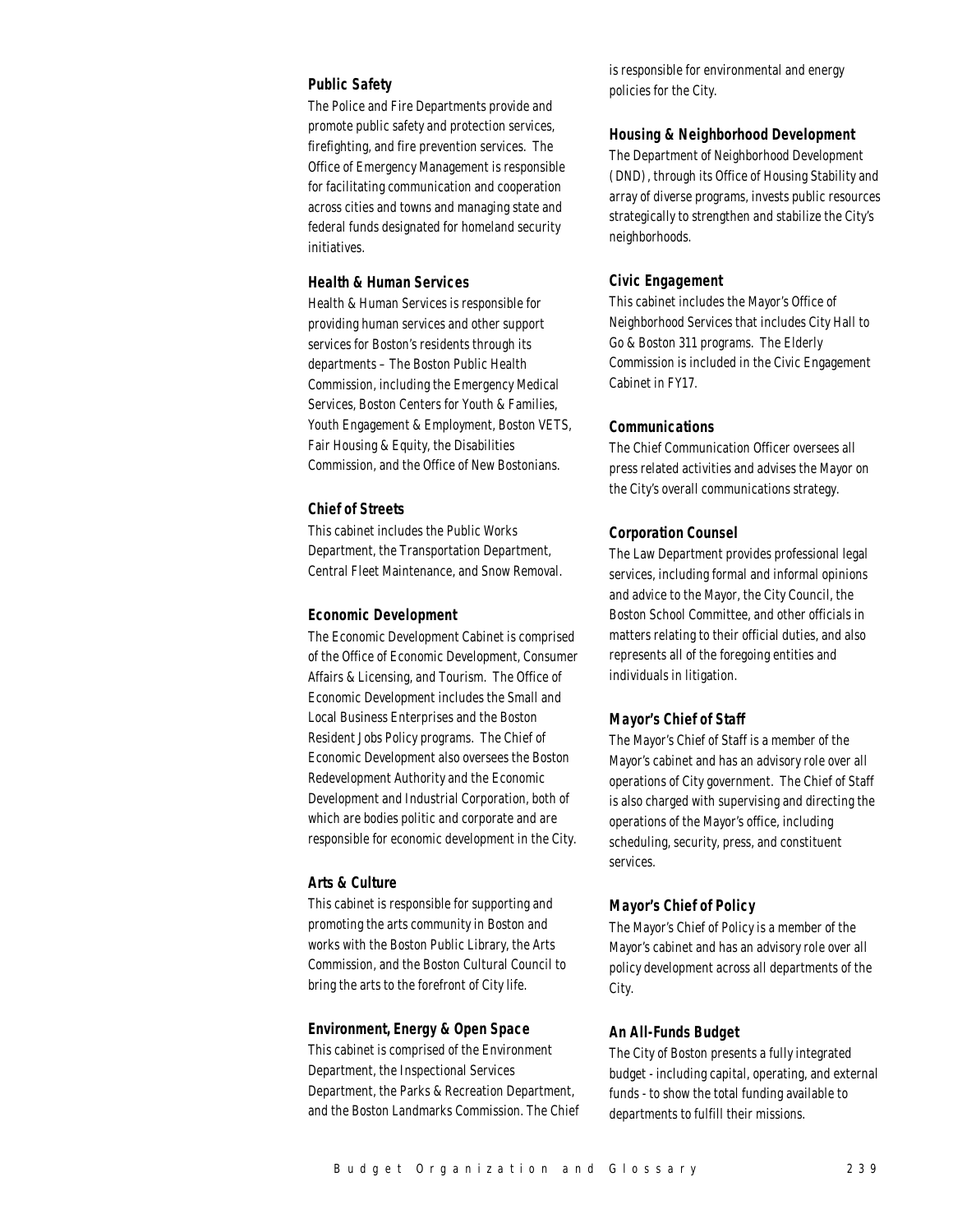The operating budget funds personnel and nonpersonnel expenses to departments so that they may provide important city services. The capital budget funds new construction or renovations to existing city-owned facilities (e.g., police and fire stations, school buildings), infrastructure improvements (e.g., roads, sidewalks, lights), and major equipment purchases such as fire-fighting apparatus. The external funds budget describes the projects and programs that will be undertaken in the next fiscal year with funding received from the state, federal, or other non-general fund sources.

# *Organization of the Budget*

The City of Boston's program budget provides information related to City services and their associated costs. The operating and capital budgets present the recommended resource allocations in terms of personnel, facilities, goods, and services. The budget document also describes the services provided by each City department and the performance targets that have been set for FY17.

# *The Operating and Capital Budget Document: Organization of the Volumes*

Volume I contains information on the FY17 budget and the context in which it is prepared. Sections include:

- Mayoral Transmittal Letters
- Executive Summary
- Summary Budget
- City Council Orders
- Revenue Estimates and Analysis
- Innovations in Education
- Boston About Results Performance Goals
- Financial Management
- Capital Planning
- Statutes and Ordinances
- Boston's People and Economy
- Budget Organization and Glossary

In Volumes II and III, cabinet and departmental budgets are presented by cabinet. The cabinet presentation includes cabinet mission and initiatives, followed by a table displaying total operating, external, and capital budgets. The budget presents FY14 actual results through the FY17 budgets.

# *Departmental Operating Budgets*

Activities and services of the City are grouped into programs for budgeting and management purposes. The operating budget for each department is presented by program.

A "program" is defined as an organized group of activities directed toward attaining one or more related objectives, and the resources to execute them.

A program can consist of direct services to the public and neighborhoods of the City (e.g. police patrol or tree maintenance), or traditional city staff functions (e.g. administrative services or engineering and design).

Some City activities may not be defined as separate programs, even though they may be selfcontained operations. For example, a fire station is not a separate program, although for accounting purposes it is a cost center within the Fire Department's Fire Suppression program.

Program budgets serve as the basic building blocks of the budget. There are three additional organizational levels above the program level in the budget. The three levels are:

- The Division Level for units within some departments.
- The Department Level, which includes departments, commissions, and other offices.
- The Cabinet Level, which includes functionallyrelated departments.

# *Description of Organization and Definition of Categories*

This section outlines the information reported within each department and program in the budget.

## *Department or Division Level*

Department Mission: The mission statement is a fundamental statement of purpose.

Performance Strategies: These strategies reflect stated goals for which the department or division is held accountable.

Description of Services: The description of services provides a general overview of the department and its responsibilities, and lists examples of major services provided.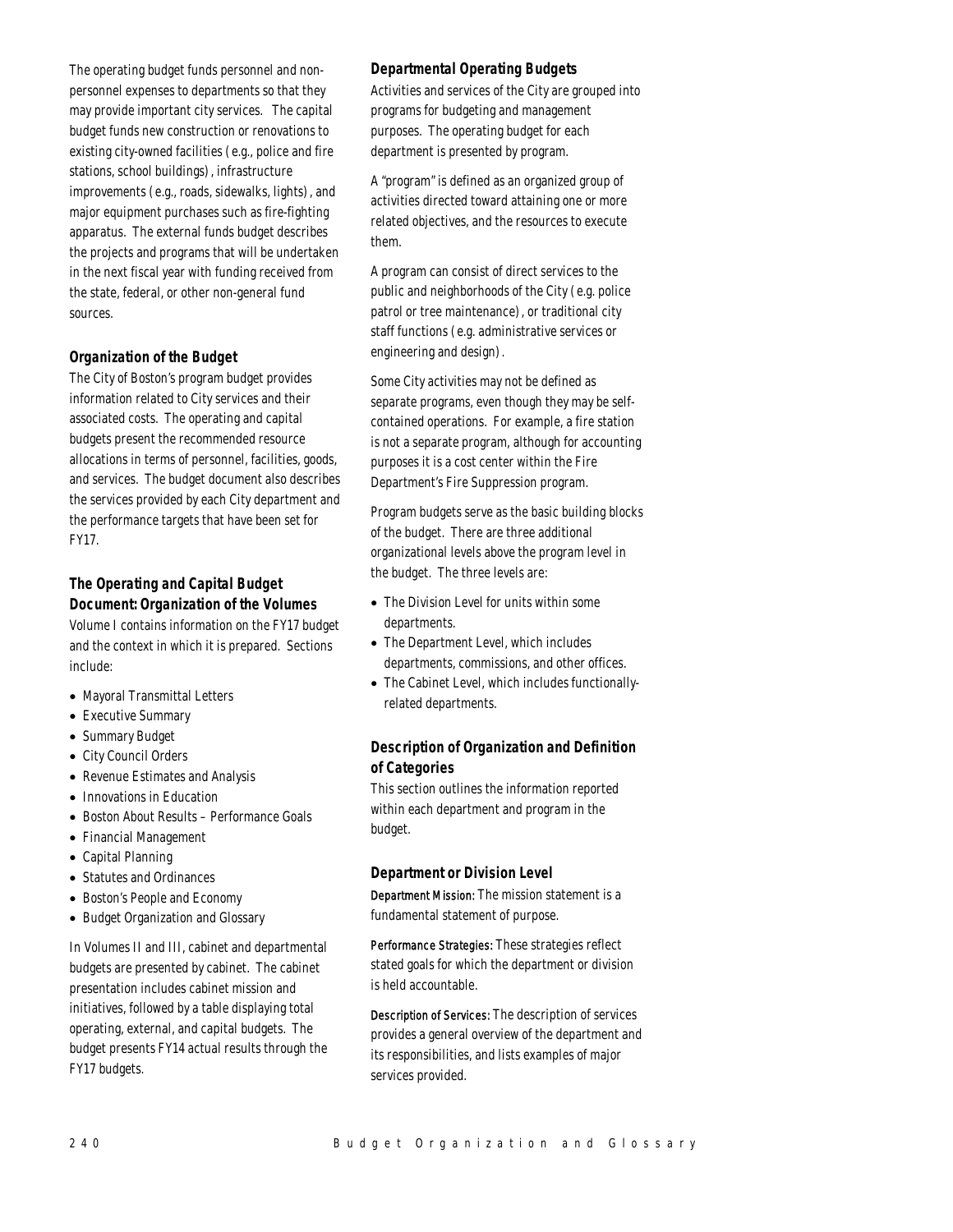Authorizing Statutes: This section lists statutes and ordinances that create departments as well as endow them with legal powers.

Operating Budget: The operating budget presentation includes a table displaying total operating and external budgets by program beginning with FY14 actual expenses through the FY17 budget.

#### *Program Level*

Program Description: This section presents a general overview of the program, including its responsibilities and major services provided.

Program Strategies: Each program identifies its strategies to further the department's mission.

Performance Measures: Performance measures demonstrate a program's progress in implementing their strategies. Performance measures may gauge workload, effectiveness, efficiency, or productivity. Some performance measures also show the changing context in which programs are working.

## *Financial Data*

The financial data tables identify the major groups and expenditure account codes (for example, Personnel Services/Overtime, Supplies and Materials/Office Supplies), historical expenditures in each, and the proposed appropriations in each group and account in FY17.

Two financial data sheets are provided for the FY17 operating budget: Department History and Department Personnel.

#### *Department History*

Expenditure account codes are listed within six expenditure groups. Dollar amounts are shown for:

- FY14 actual expenditures,
- FY15 actual expenditures,
- FY16 appropriations,
- FY17 adopted budgets, and
- The difference between the FY16 appropriation and the FY17 adopted appropriation.

## *Department Personnel Data*

Personnel data shows funding for permanent positions, including existing and proposed positions. All permanent positions are listed by union and salary grade within the department or division. The total salary request is listed for these positions.

For each position shown, the following information is provided:

Title: The civil service/personnel system job title for the position.

Union Code and Grade: The union code (including exempt and CDH for department head) and code for the salary grade of the position.

Position and Salary Requirement: These columns show the number of permanent positions for which funding is available and the total funding provided for that title for the upcoming fiscal year.

Total Funding: The total funding for permanent employees, shown at the bottom right of the personnel sheet, reflects the amount of funding required to support personnel prior to adjustments. This figure may be adjusted by differential payments, other payments, chargebacks, and salary savings.

Differential Payments: Employees who are serving temporary job titles or who are entitled to additional payments based on the shifts they work (e.g., night shifts) receive differential payments. This figure is added to the permanent employee line.

Other: The permanent employee line contains other payments such as sick leave and vacation buybacks.

Chargebacks: Some personnel costs are charged to another fund or appropriation. These costs or reimbursements are included in the permanent employee line.

Salary Savings: This figure reflects savings due to vacancies. The amount is estimated based on experience in prior fiscal years and subtracted from the total salary requirements.

## *External Funds*

The financial data identify the major groups and expenditure account codes for external funds expenditures. Historical expenditures and the proposed appropriations in these accounts in FY17 are shown. The personnel data show permanent positions, including existing and proposed positions, funded with external funds. All permanent positions are listed by union and grade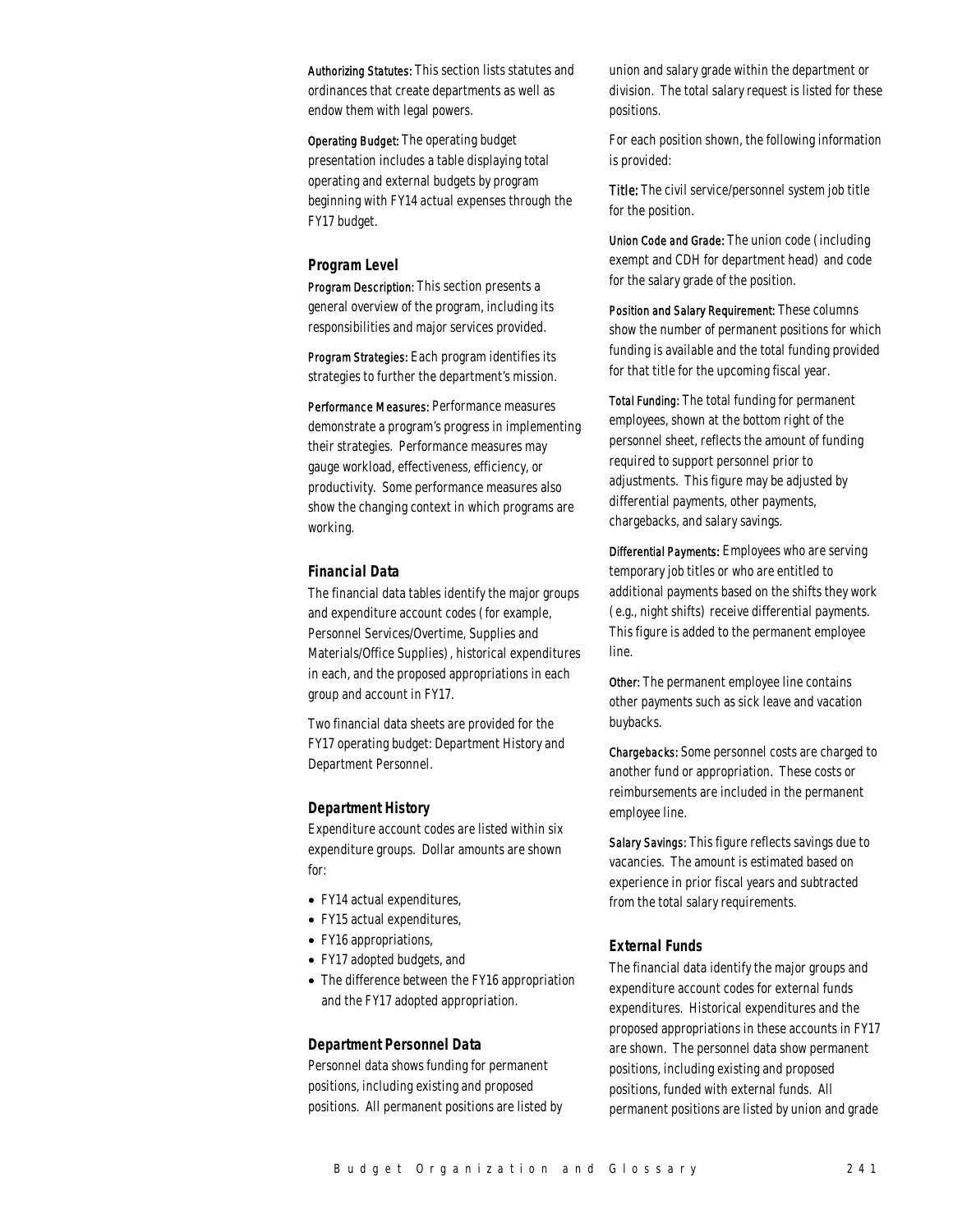within the department or division. The total salary request is listed for these positions by job title. The External Funds Projects page lists a description of each project's mission.

# *Capital Budget*

The capital budget section provides an overview of projects and major initiatives for departments charged with managing facilities and major equipment assets. Dollar amounts are shown for:

- FY14 actual capital expenditures,
- FY15 actual capital expenditures,
- FY16 estimated capital expenditures,
- FY17 projected capital expenditures

Following this overview are capital project profiles, including descriptions of each project mission, the department managing the project, the status and location of each project, and if there are operating budget impacts. A table summarizes the total capital funds authorized for projected expenditures in FY17 and for future years, as well as whether the source is City authorization or other funding such as federal and state infrastructure grants or trust funds. A listing of actual and planned capital expenditures in comparison to authorized dollars is also provided.

# *Glossary of Terms*

Account: A classification of appropriation by type of expenditure.

Account Number: The number by which the City Auditor categorizes an appropriation. For budget purposes, this is also known as appropriation code.

Accrual Basis: The basis of accounting under which transactions are recognized when they occur, regardless of the timing of related cash flows.

Allotment: The amount that can be expended quarterly for personnel as submitted to the City Auditor at the beginning of each fiscal year.

Appropriation: The legal authorization to expend funds during a specific period, usually one fiscal year. In the City of Boston, the City Council is the appropriating authority.

ARRA: The American Recovery and Reinvestment Act of 2009.

Authorization: The legal consent to expend funds.

Balanced Budget: A budget in which revenues equal expenditures. A requirement for all Massachusetts cities and towns.

Bond: An interest-bearing promise to pay, with a specific maturity.

Bonds Authorized and Unissued: The portion of approved bond authorizations or loan orders that has not yet been borrowed for or issued as bonds.

Budget: A formal estimate of expenditures and revenues for a defined period, usually for one year.

Budget Amendment: A change from originally budgeted quotas requested by departments to the Human Resources Department and the Office of Budget Management who authorize these changes.

Budget, Level-Service*:* A budget that describes the funding required for maintaining current levels of service or activity.

Capital Budget: A plan for capital expenditures for projects to be included during the first year of the capital program.

Capital Expenditure: Expenditure for acquiring fixed assets such as land, buildings, equipment, technology and vehicles or for making improvements to fixed assets such as a building addition or renovation.

Capital Plan: A multi-year plan of proposed outlays for acquiring long-term assets and the means for financing those acquisitions, usually by long-term debt.

Capital Improvement: An expenditure that adds to the useful life of the City's fixed assets.

Capital Improvement Program: A multi-year plan for capital expenditures to be incurred each year over a fixed period of years to meet capital needs.

Cash basis: A basis of accounting under which transactions are recognized only when cash changes hands.

Chapter 90 Funds: A state-funded program for payments to cities and towns for 100% of the costs of construction, reconstruction, and improvements to public ways.

Chargeback: A method of billing departments for costs incurred by them for which they are not billed directly (e.g., telephone, postage, and printing). This method can also be used for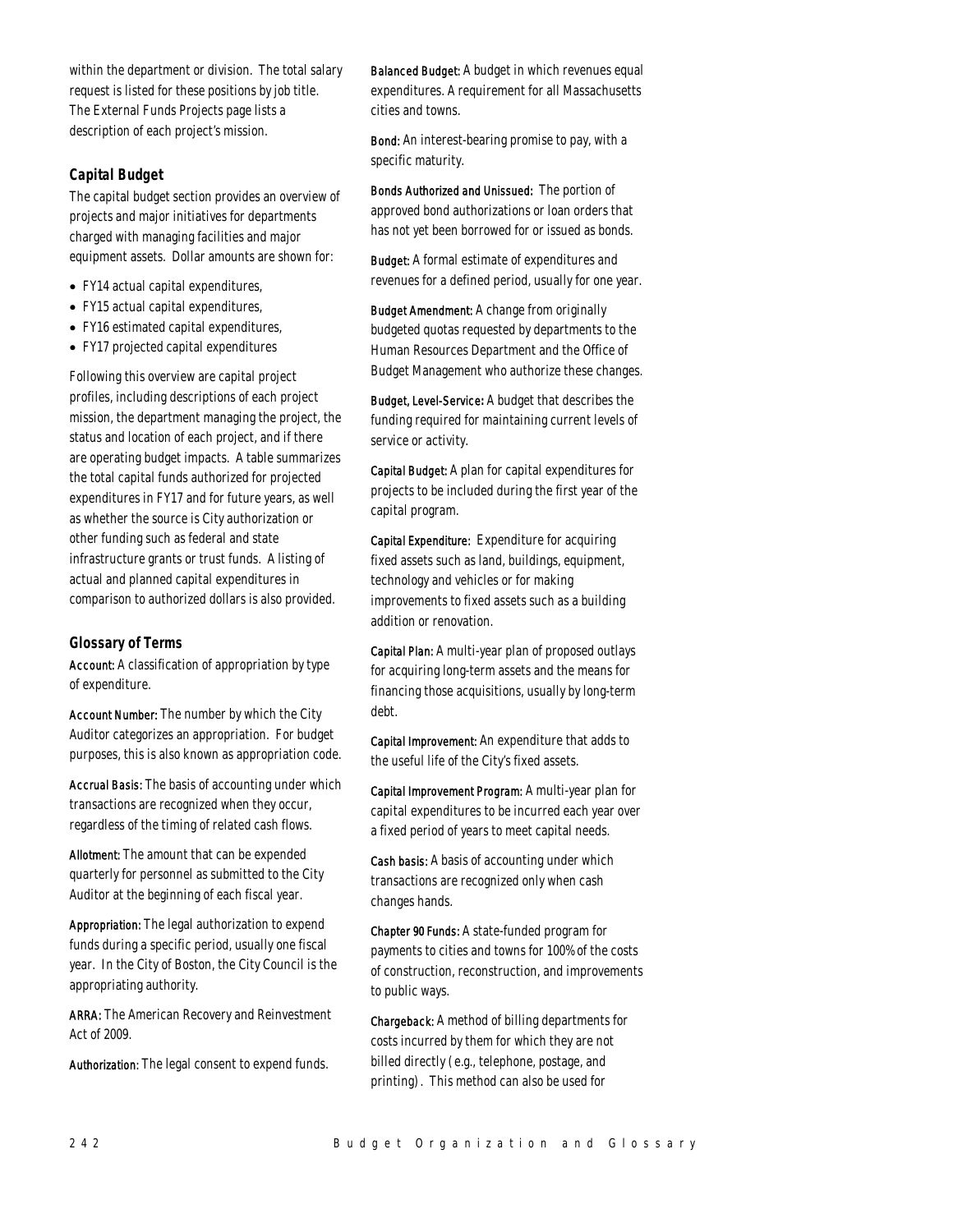departmental expenditures that are paid for with external or capital funds.

Cherry Sheet: Originally printed on a cherry-colored form, this document reflects all Commonwealth charges, distributions and reimbursements to a city or town as certified by the state Director of the Bureau of Accounts.

Collective Bargaining: The process of negotiations between the City administration and bargaining units (unions) regarding the salary and fringe benefits of city employees.

Commission: An appointed policy-setting body.

Community Development Block Grant (CDBG): A federal entitlement program that provides community development funds based on a formula.

Credit Balance: Account or departmental deficit. See departmental deficit.

Credit Rating: A formal evaluation of credit history and capability of repaying obligations. The bond ratings assigned by Moody's Investors Service and Standard & Poor's.

CRM: The Constituent Relationship Management (CRM) system tracks citizen requests received through the Mayor's Hotline, online self-service forms, the Citizens Connect mobile application, and direct department contacts.

Credit Transfer: The transfer of appropriations from one expenditure account code to another within a department.

Debit Transfer: The transfer of actual expenditures from one expenditure account code to another within or between departments.

Debt Limit: The maximum amount of debt that a governmental unit may incur under constitutional, statutory, or charter requirements. The limitation is usually a percentage of assessed valuation and may be fixed upon either gross or net debt.

Debt Outstanding: The general obligation bonds that have been sold to cover the costs of the City's capital outlay expenditures from bond funds.

Debt Service: The annual amount of money necessary to pay the interest and principal on outstanding debt.

Department: A major service-providing entity of city government.

Departmental Deficit: A condition that exists when departmental expenditures exceed departmental appropriations.

Departmental Income: Income generated by a specific city department, usually as a result of user revenues applied for services rendered. Parking meter charges, building permit fees, and traffic fines are examples of departmental income.

Division: A budgeted sub-unit of a department.

DNR: Did not report.

Encumbrance: Funds set aside from an appropriation to pay a known future liability.

Excise: A tax applying to a specific industry or good. The jet fuel tax and the hotel/motel occupancy tax are examples of excises.

Expenditure Account Code: An expenditure classification according to the type of item purchased or service obtained, for example, emergency employees, communications, food supplies, and automotive equipment.

Expenditure: An actual payment for goods or services received.

External Fund: Money that is not generated from city general fund sources, but is received by an agency, such as grants or trusts.

Fiscal Year: The twelve-month financial period used by the City beginning July 1 and ending June 30 of the following calendar year. The City's fiscal year is numbered according to the year in which it ends.

Fixed Debt: Long-term obligations other than bonds, such as judgments, mortgages, and longterm notes or certificates of indebtedness.

Free Cash: The amount of budgetary fund balance available for appropriation and certified by the MA Department of Revenue. Only considered to offset certain fixed costs or to fund extraordinary and non-recurring events.

Full Faith and Credit: A pledge of the general taxing powers for the payment of governmental obligations. Bonds carrying such pledges are usually referred to as general obligation or full faith and credit bonds.

Full-time Equivalent Position (FTE): A concept used to group together part-time positions into full-time units.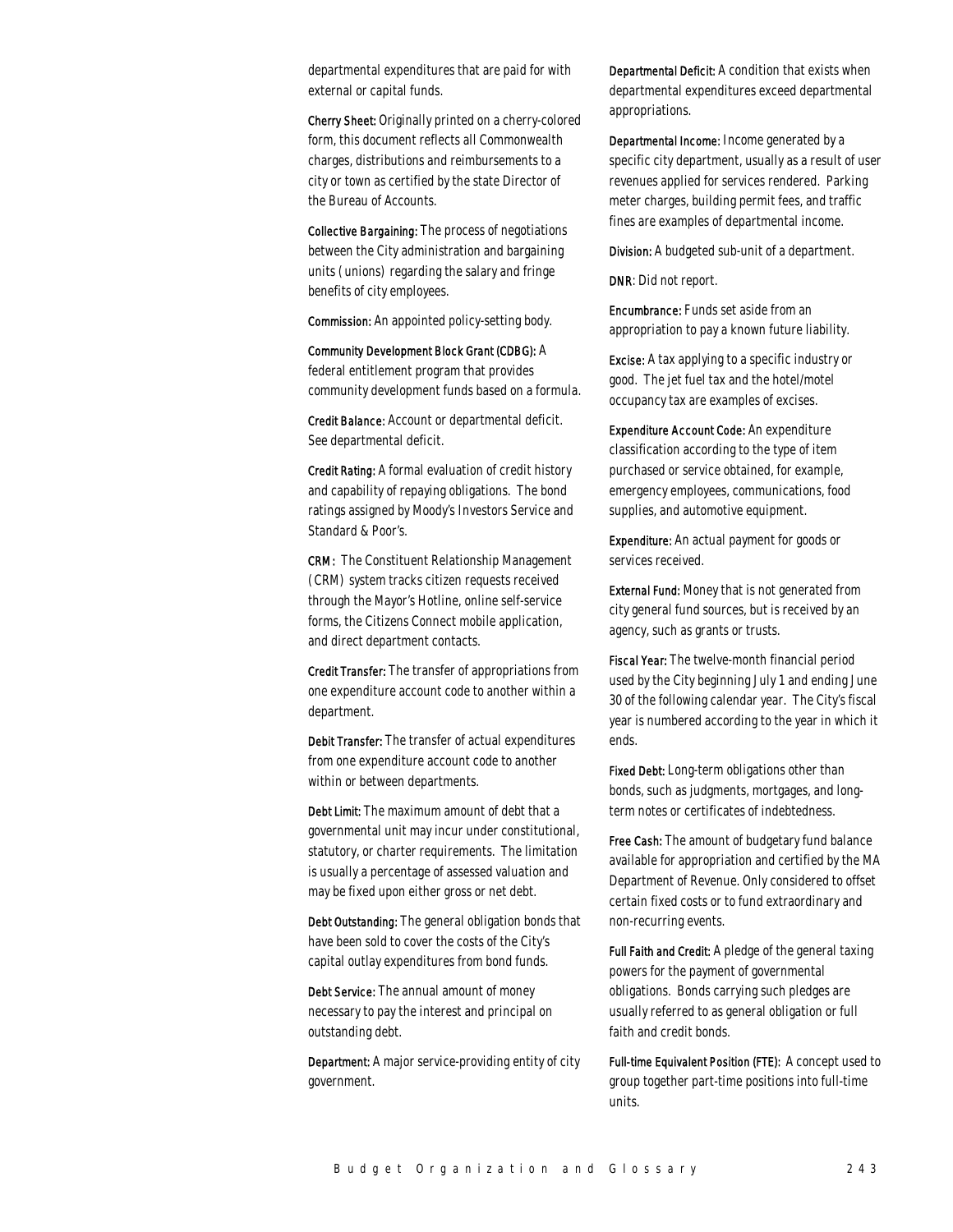Fund: An independent fiscal and accounting entity with a self-balancing set of accounts recording cash and/or other resources with all related liabilities, obligations, reserves, and equities that are segregated for specific activities or objectives. Among the fund types used by the City are General, Special Revenue, Capital Projects, Trust, and Enterprise.

GAAP: Generally Accepted Accounting Principles. The basic principles of accounting and reporting applicable to state and local governments, including the use of the modified accrual or accrual basis of accounting, as appropriate, for measuring financial position and operating results. These principles must be observed to provide a basis of comparison for governmental units.

General Fund: The fund into which the general (non-earmarked) revenues of the municipality are deposited and from which money is appropriated to pay the general expenses of the municipality.

General Obligation (G.O.) Bonds: Bonds for whose payment, the full faith and credit of the issuer has been pledged. More commonly, but not necessarily, general obligation bonds are payable from property taxes and other general revenues.

Goal: A statement, in general terms, of a desired condition, state of affairs or situation. Goals are long-term and not usually directly measurable without objectives. By establishing goals, departments can define their missions and the methods for achieving those goals.

Grant Year: The grant accounting period designated by the requirements of a specific grant.

Headcount: The actual number of full-time or fulltime equivalent employees in a department at any given time.

Interest: Compensation paid or to be paid for the use of money, including interest payable at periodic intervals or discount at the time a loan is made.

Interest Rate: The interest payable, expressed as a percentage of the principal available for use during a specified period of time.

K1 seats: Kindergarten 1, the early childhood program for four-year olds.

Line item: See Expenditure Account Code.

#### Massachusetts Water Pollution Abatement Trust

(MWPAT): A statewide revolving fund that commenced operations in 1990 to address necessary environmental actions outlined in the Federal Clean Water Act.

Mayoral Reallocation: A transfer of appropriations of up to \$3 million that may be authorized by the Mayor until April 15 in a given fiscal year to relieve departmental deficits or address unanticipated financial problems.

Mission: A general overview of the purposes and major activities of a department or program.

Modified Accrual Basis: The accrual basis of accounting adapted to the governmental fund type, wherein only current assets and current liabilities are generally reported on fund balance sheets and the fund operating statements present financial flow information (revenues and expenditures). Revenues are recognized when they become both measurable and available to finance expenditures of the current period. Expenditures are recognized when the related fund liability is incurred except for a few specific exceptions. All governmental funds and expendable trust funds are accounted for using the modified accrual basis of accounting.

Official Statement: The municipal equivalent of a bond prospectus.

Operating Budget: A legally adopted plan for anticipated expenditures for personnel, contractual services, supplies, current charges, and equipment in one fiscal year.

Payments-In-Lieu-of-Taxes: Income to replace the loss of tax revenue resulting from property exempted from taxation.

Performance Measure: An indicator of progress toward a strategy. Measures can be defined for identifying output, work or service quality, efficiency, effectiveness, and productivity.

Principal: The face amount of a bond, exclusive of accrued interest.

Program: An organized group of activities and the resources to execute them.

Program Evaluation: The process of comparing actual service levels achieved with promised levels